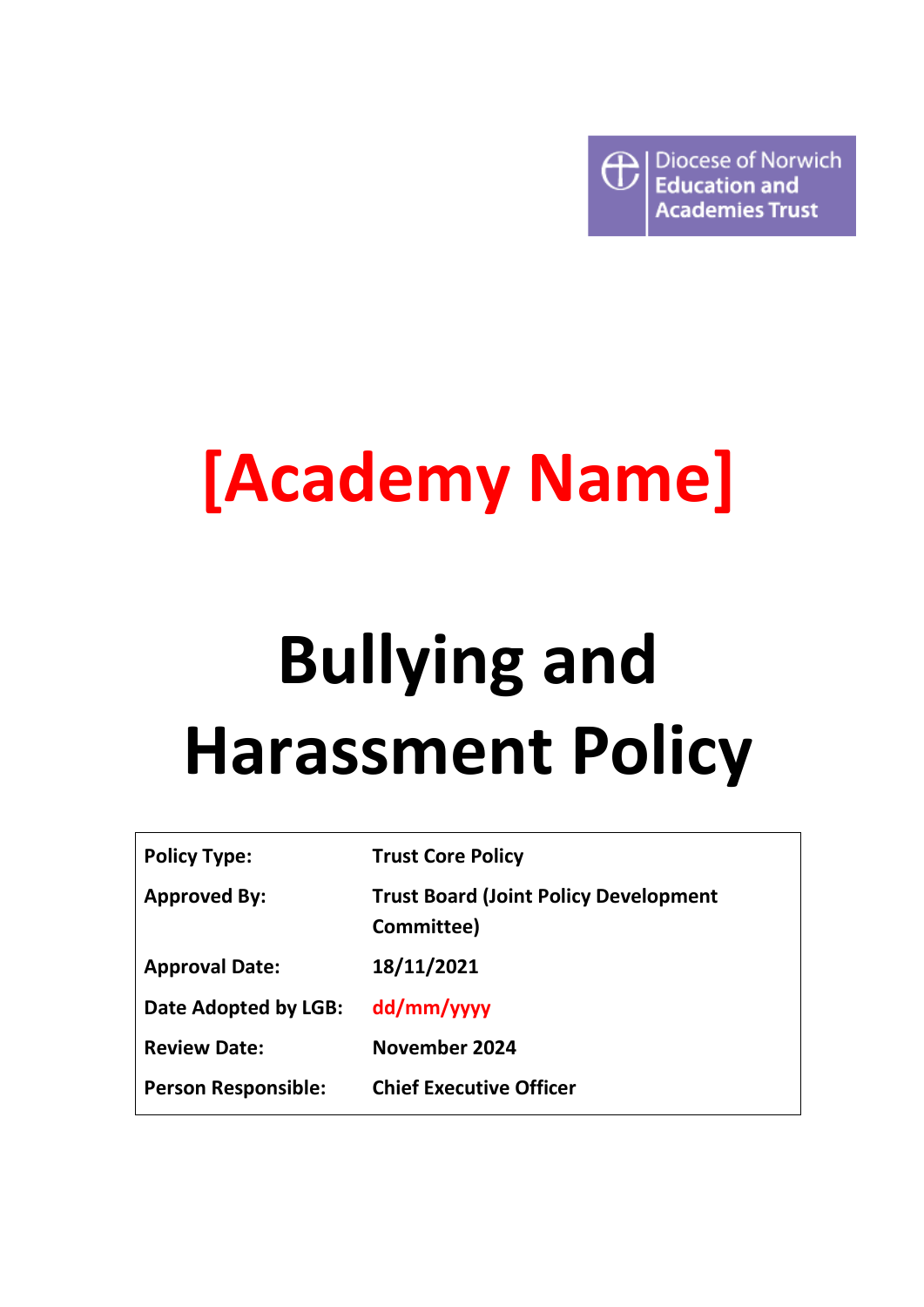# **Summary of Changes**

The model policy has been revised to reflect these changes to the statutory guidance as outlined below.

| Page<br>Ref. | <b>Section</b> | <b>Amendment</b>                         | Date of<br>Change |
|--------------|----------------|------------------------------------------|-------------------|
| 4            | 2.4.7          | Updated to include transgender           | Oct 18            |
| 9            | 8.2            | Updated to include GPDR requirements     | Oct 18            |
| 10           | 9.1            | Deletion of the word 'Principle'.        | <b>May 19</b>     |
| 6            | 5.2, 5.3       | Updated to include designated HR Officer | March<br>22       |
| 7,8          | 6.4, 6.7, 6.12 | Updated to include HR Officer            | March             |
|              |                |                                          | 22                |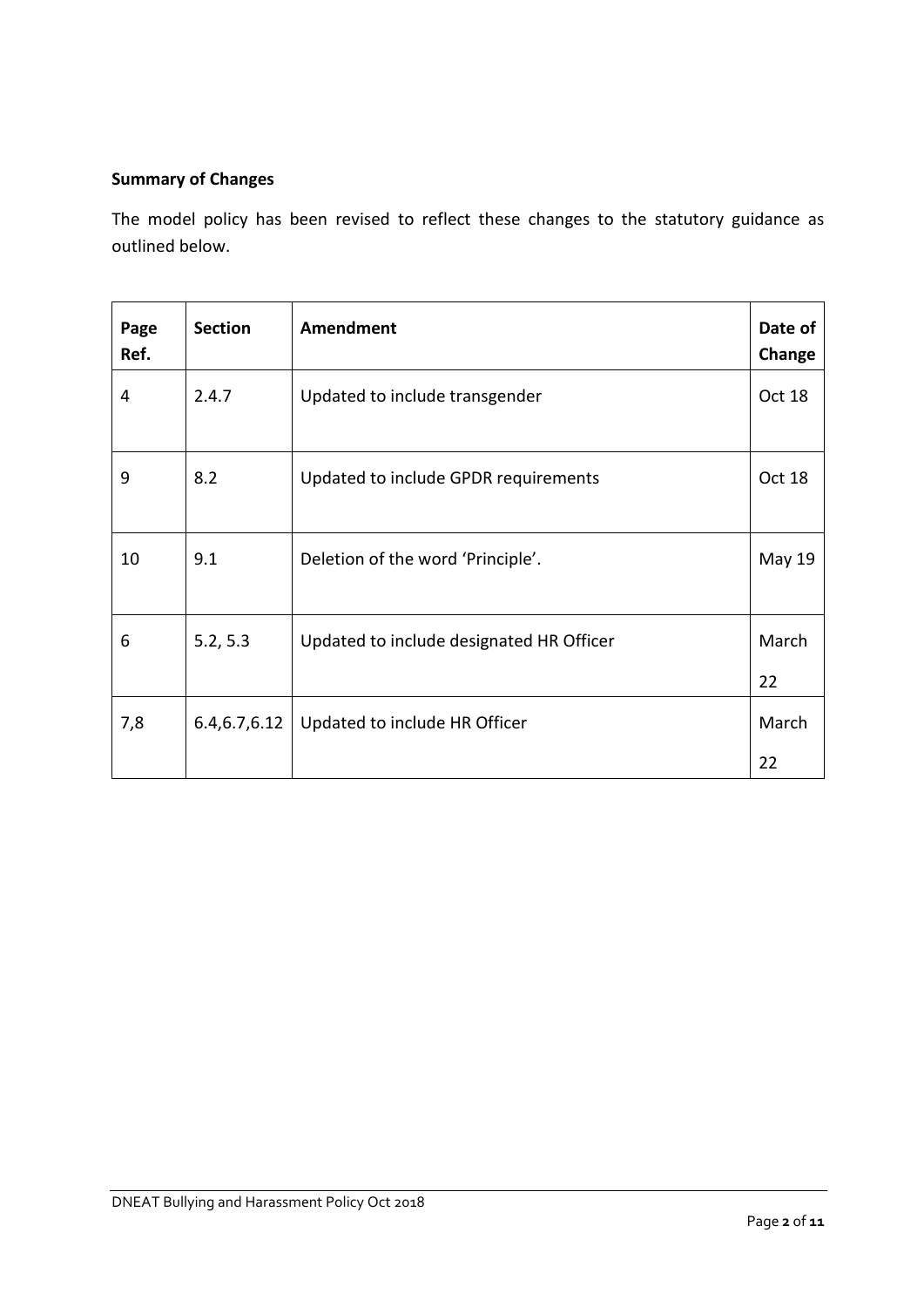# **BULLYING AND HARASSMENT POLICY AND PROCEDURE**

#### **Roles and Accountabilities**

The Diocese of Norwich Education and Academies Trust is accountable for all policies across its Academies. All policies, whether relating to an individual academy or the whole Trust, will be written and implemented in line with our ethos and values as articulated in our prospectus. We are committed to the provision of high quality education in the context of the Christian values of service, thankfulness, and humility where individuals are valued, aspirations are high, hope is nurtured, and talents released.

A Scheme of Delegation for each academy sets out the responsibilities of the Local Governing Body and Principal / Head Teacher. The Principal / Head Teacher of each academy is responsible for the implementation of all policies of the Academy Trust.

All employees of the Academy Trust are subject to the Trust's policies.

#### **1 Introduction**

1.1 The Governing Body seeks to ensure that all staff are treated and treat others with

dignity and respect, free from harassment and bullying. Staff should always consider whether their words or conduct could be offensive. Even unintentional harassment or bullying is unacceptable.

- 1.2. We will take allegations of harassment or bullying seriously and address them promptly and confidentially where possible. All employees, governors and volunteers must comply with this policy and respond appropriately to ensure that such conduct does not occur. Harassment or bullying by an employee will be treated as misconduct under our Disciplinary Procedure. In some cases, it may amount to gross misconduct leading to summary dismissal.
- 1.3. This policy covers harassment or bullying which occurs both in and out of the workplace, such as on school visits, or at events, or work-related social functions and on social networking sites. It covers bullying and harassment by staff, governors, and volunteers and by third parties such as suppliers or visitors to our school, which includes parents.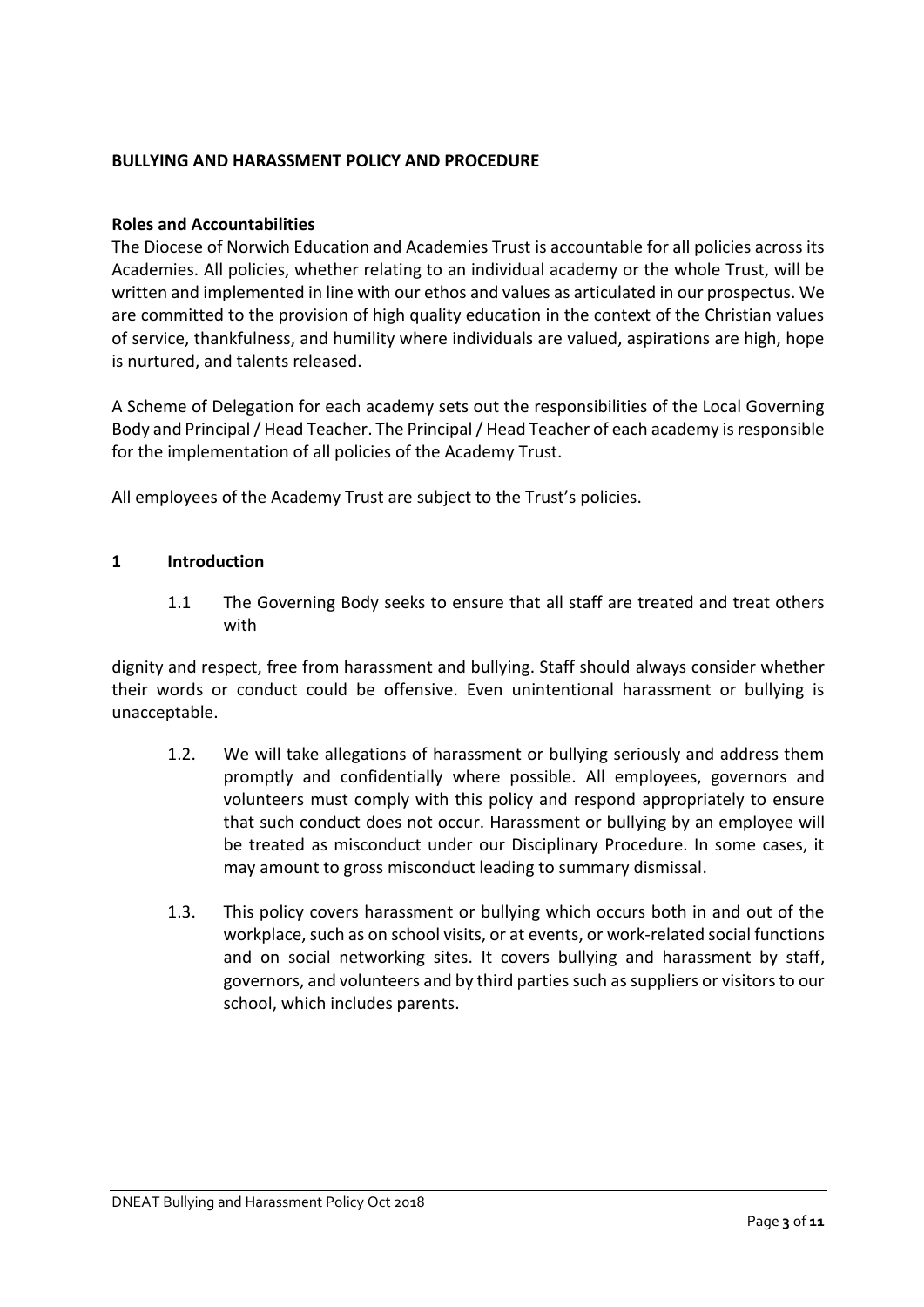1.4 This policy does not form part of any employee's contract of employment and subject to reasonable consultation we may amend it at any time or depart from it where we consider appropriate.

# **2 What is Harassment?**

- 2.1 Harassment is any unwanted physical, verbal or non-verbal conduct which has the purpose or effect of violating a person's dignity or creating an intimidating, hostile, degrading, humiliating or offensive environment for them. A single incident can amount to harassment.
- 2.2 It also includes treating someone less favourably because they have submitted or refused to submit to such behaviour in the past.
- 2.3 Unlawful harassment may involve conduct of a sexual nature (sexual harassment), or it may be related to age, disability, gender reassignment, marital or civil partner status, pregnancy or maternity, race (including, colour, nationality, ethnic or national origin), religion or belief, sex or sexual orientation. Harassment is unacceptable even if it does not fall within any of these categories.
- 2.4 Harassment may include, for example:
	- 2.4.1 unwanted physical conduct or "horseplay", including touching, pinching, pushing, grabbing, brushing past someone, invading their personal space, and more serious forms of physical or sexual assault;
	- 2.4.2 unwelcome sexual advances or suggestive behaviour (which the harasser may perceive as harmless), and suggestions that sexual favours may further a career or that a refusal may hinder it;
	- 2.4.3 continued suggestions for social activity after it has been made clear that such suggestions are unwelcome;
	- 2.4.4 sending or displaying material that is pornographic or that some people may find offensive (including e-mails, text messages, video clips and images sent by mobile phone or posted on the internet);
	- 2.4.5 offensive or intimidating comments or gestures, or insensitive jokes or pranks;
	- 2.4.6 mocking, mimicking or belittling a person's disability;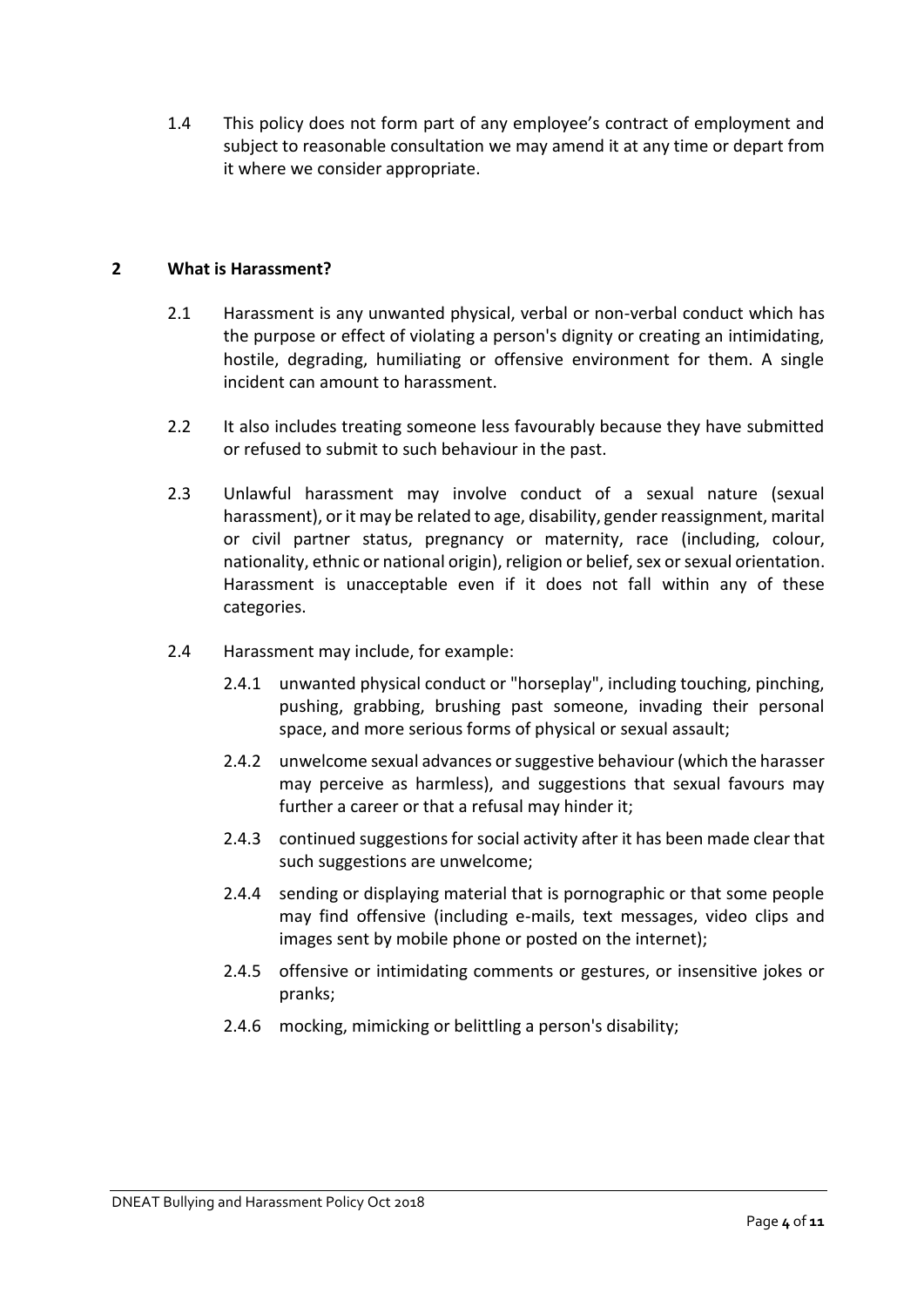- 2.4.7 racist, sexist, homophobic or ageist jokes, or derogatory or stereotypical remarks about a particular ethnic or religious group or gender including transgender;
- 2.4.8 outing or threatening to out someone as gay or lesbian; or
- 2.4.9 ignoring or shunning someone, for example, by deliberately excluding them from a conversation or a workplace social activity.
- 2.5 A person may be harassed even if they were not the intended "target". For example, a person may be harassed by racist jokes about a different ethnic group if they create an offensive environment for him or her.

# **3. What is bullying?**

- 3.1 Bullying is offensive, intimidating, malicious or insulting behaviour involving the misuse of power that can make a person feel vulnerable, upset, humiliated, undermined or threatened. Power does not always mean being in a position of authority, but can include both personal strength and the power to coerce through fear or intimidation.
- 3.2 Bullying can take the form of physical, verbal and non-verbal conduct. Bullying may include, by way of example:
	- 2.3.1 shouting at, being sarcastic towards, ridiculing or demeaning others;
	- 2.3.2 physical or psychological threats;
	- 2.3.3 overbearing and intimidating levels of supervision;
	- 2.3.4 inappropriate and/or derogatory remarks about someone's performance;
	- 2.3.5 abuse of authority or power by those in positions of seniority; or
	- 2.3.6 deliberately excluding someone from meetings or communications without good reason.
- 3.3 Legitimate, reasonable and constructive criticism of a worker's performance or behaviour, or reasonable instructions given to employees in the course of their employment, will not amount to bullying on their own.

#### **4. What the Law Says**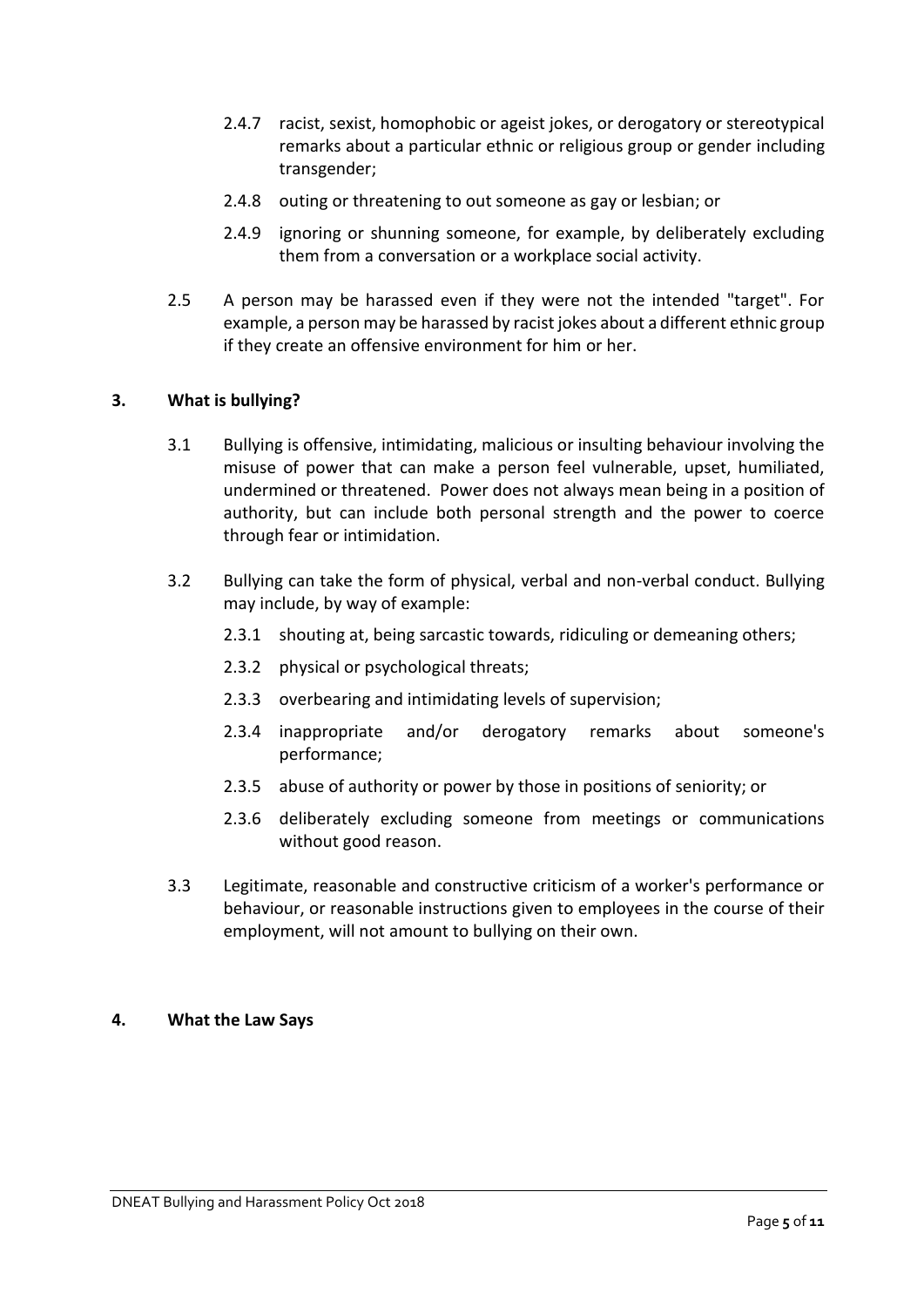- 4.1 The Equality Act 2010 prohibits harassment related to age, disability, gender reassignment, marital or civil partner status, pregnancy or maternity, race (which includes colour, nationality, ethnic or national origin), religion or belief, sex or sexual orientation.
- 4.2 The Protection from Harassment Act 1997 also makes it unlawful to pursue a course of conduct which you know or ought to know would be harassment, which includes causing someone alarm or distress.
- 4.3 Under the Health and Safety at Work Act 1974 staff are entitled to a safe place and system of work.
- 4.4 Individual members of staff may in some cases be legally liable for harassment of colleagues or third parties and may be ordered to pay compensation by a court or employment tribunal.

# **5. Informal Process**

- 5.1 If you are being bullied or harassed, you must attempt to manage the situation informally if this is at all possible. The objective of an informal approach is to resolve the difficulty with the minimum of conflict. Every member of the school community has personal rights and this includes being made aware that their attention or behaviour is perceived by another as bullying or harassing. It is possible that the "perpetrator" simply does not realise the effect of their behaviour on the recipient. You should explain clearly to them that their behaviour is not welcome or makes you feel uncomfortable.
- 5.2 If you would find it too difficult or embarrassing to speak directly with the other person, then you should attempt to communicate through a third party, for example, the school's designated HR Officer, a work colleague, line manager/supervisor, or union representative.
- 5.3 Some further acceptable approaches to dealing with problems on an informal basis are outlined below.
	- Mediation is a completely voluntary and confidential form of two or more individuals or groups reach a solution that is acceptable to everyone. The mediator can talk to both sides separately or together. Mediators do not make judgments or determine outcomes - they ask questions that help to uncover underlying problems, assist the parties to understand the issues and help them to clarify the options for resolving their difference or dispute. The overriding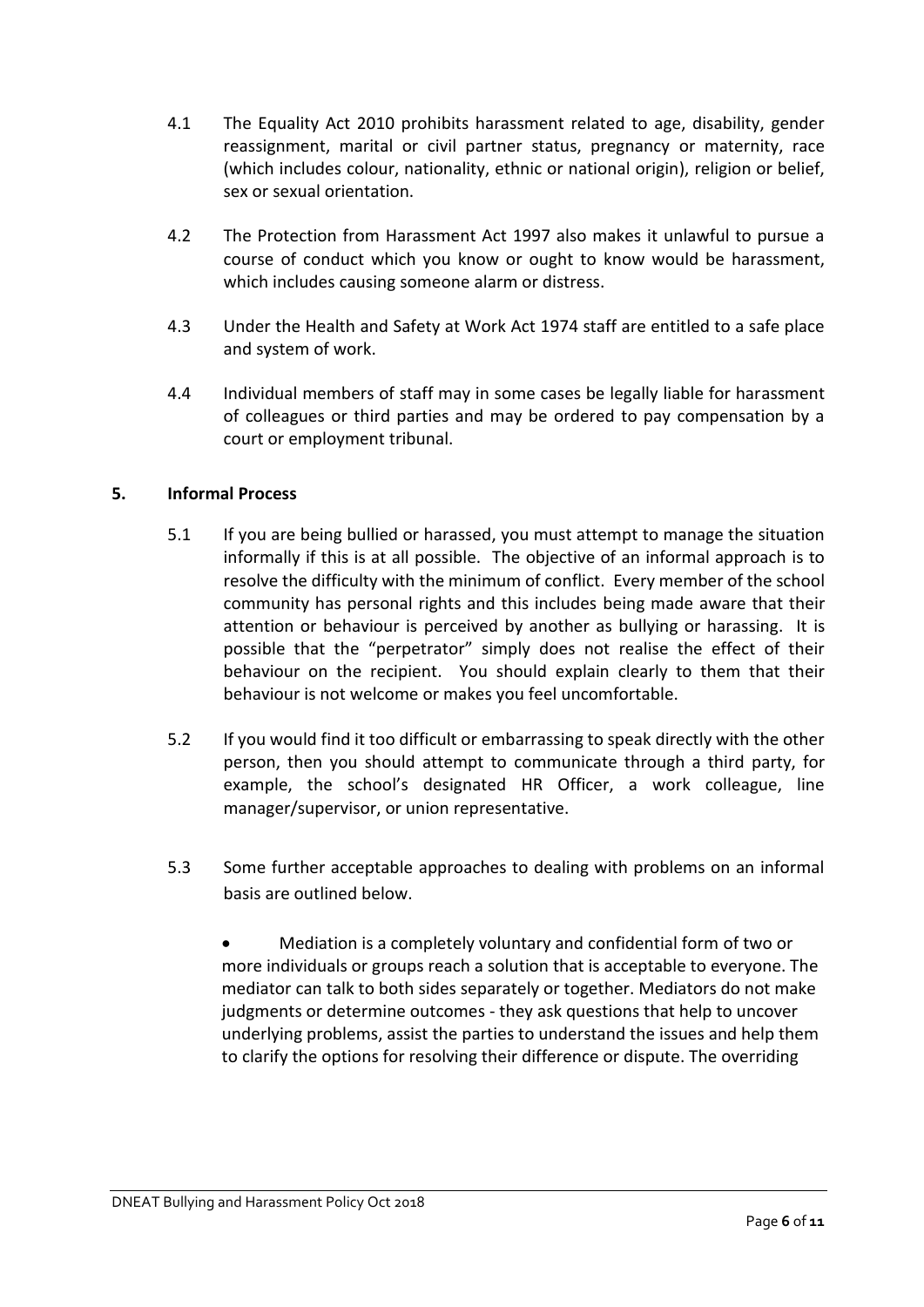aim of workplace mediation is to restore and maintain the employment relationship wherever possible. This means the focus is on working together to go forward, not determining who was right or wrong in the past.

• There may be occasions on which the Headteacher/Principal or HR Officer can help to broker a solution by means of a conciliation meeting between the complainant and the alleged perpetrator. This should only be done with the agreement of both parties, who may each bring a friend or a representative to the meeting.

5.4 If informal steps have not been successful or are not possible or appropriate due to the seriousness of the allegations, you should follow the formal procedure set out below.

# **6. Formal Procedure**

- 6.1 This process follows the school's grievance procedure which cannot be used in addition to, or substitution of it for the same complaint.
- 6.2 Your written complaint should set out full details of the conduct in question, including the name of the harasser or bully, the nature of the harassment or bullying, the date(s) and time(s) at which it occurred, the names of any witnesses and any action that has been taken so far to attempt to stop it from occurring.
- 6.3 As a general principle, the decision whether to progress a complaint is up to you. However, we have a duty to protect all staff and may pursue the matter independently if, in all the circumstances, we consider it appropriate to do so.
- 6.4 Where the grievance procedure is invoked as a result of a complaint about bullying or harassment, the HR Officer must be designated to investigate the complaint in a timely, sensitive, impartial and confidential manner.
- 6.5 The HR Officer, (the Investigation Officer for these purposes), will arrange a meeting with you, usually within a week of receiving your complaint, so that you can give your account of events. You have the right to be accompanied by a colleague or trade union representative of your choice, who must respect the confidentiality of the investigation. There may be further meetings with you as appropriate throughout the investigation.
- 6.6 Where your complaint is about an employee, we may consider suspending him or her on full pay or making other temporary changes to working arrangements pending the outcome of the investigation, if circumstances require. The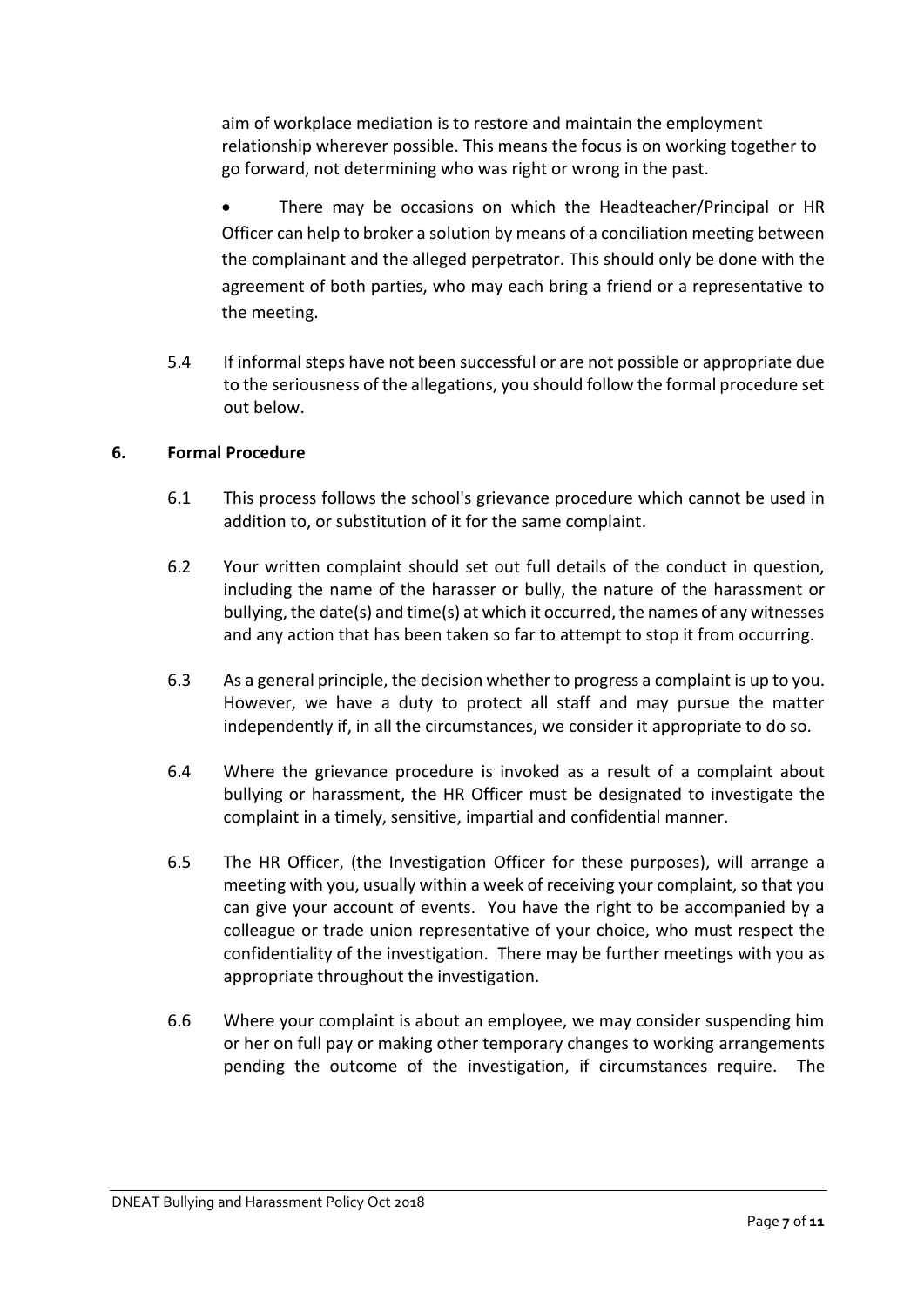investigating officer will also meet with the alleged harasser or bully who may also be accompanied by a work colleague or trade union representative of their choice to hear their account of events. They have a right to be told the full details of the allegations against them, so that they can respond.

- 6.7 Where your complaint is about someone other than an employee, such as a contractor or visitor, we will consider what action may be appropriate to protect you and anyone involved pending the outcome of the investigation, bearing in mind the reasonable needs of the school and the rights of that person. Where appropriate, we will attempt to discuss the matter with the third party.
- 6.8 We will also seriously consider any request that you make for changes to your own working arrangements during the investigation.
- 6.9 It is likely to be necessary to interview witnesses to any of the incidents mentioned in your complaint. If so, the importance of confidentiality will be emphasised to them.
- 6.10 Any staff member who deliberately provides false information or otherwise acts in bad faith as part of an investigation may be subject to action under our disciplinary procedure.
- 6.11 The main purpose of the investigation is to establish whether the act(s) under investigation amounted to harassment and /or bullying. The Investigation Report should include;
	- the terms of reference of the report
	- the complainant's account of the incident(s) and the effects
	- a response from the person identified by the complainant
	- evidence from staff in the same work area or any other relevant areas where incidents of harassment or bullying may have occurred.
	- a conclusion as to whether or not there is a case to answer in respect of the allegations made and whether the matter should be referred to a disciplinary hearing. The report should identify whether it appears that the complainant has suffered any detriment e.g. deterioration of work performance or health, lack of career development, denial of opportunities etc.
- 6.12 At the end of the investigation, the HR Officer will submit a report to a senior manager nominated to consider the complaint. The senior manager will arrange a meeting with you in order to discuss the outcome and what action, if any, should be taken. You have the right to bring a colleague or a trade union representative to the meeting. A copy of the report and the senior manager's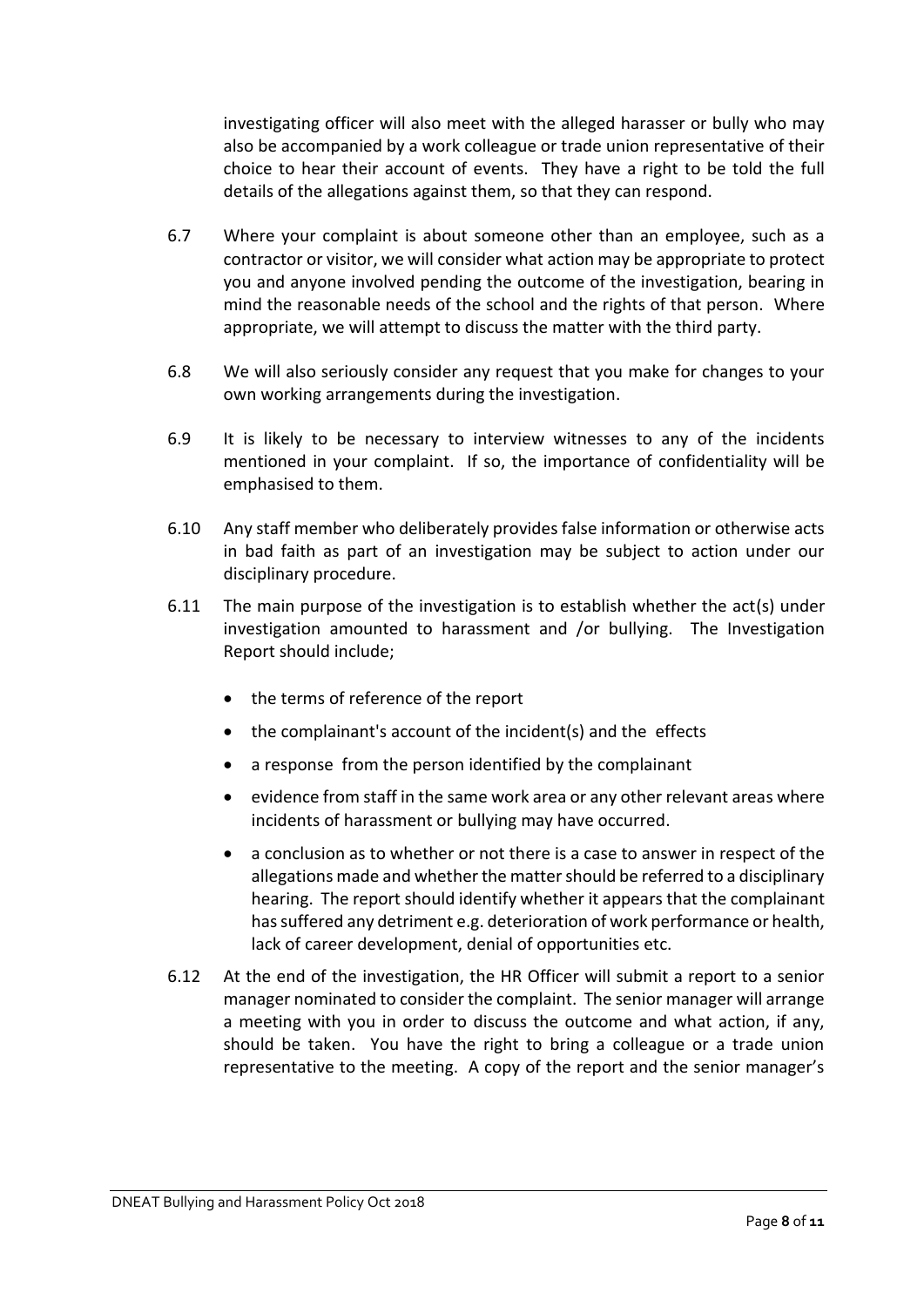findings will be given to you and to the alleged harasser.

- 6.13 The appointed senior manager will consider the investigation report and decide whether:
	- He or she considers that harassment or bullying has occurred, in which case the matter will be dealt with as a case of possible misconduct or gross misconduct under our disciplinary procedure
	- less formal action is appropriate but some form of mediation or counselling is required for one or both parties
	- any short-term or long-term relocation or change in duties or reporting structure is required
- 6.14 If you remain dissatisfied with the outcome, then the remaining stage(s) of the grievance procedure may be invoked.

# **7. Protection and support for those involved**

- 7.1 Employees who make complaints or who participate in good faith in any investigation conducted under this policy must not suffer any form of retaliation or victimisation as a result.
- 7.2 If you believe you have suffered any such treatment you should inform your line manager or another senior manager. If the matter is not remedied, you should raise it formally using this procedure.
- 7.2 Consideration should be given as to whether the incident constitutes an accident or near miss and if so, it should be reported appropriately.
- 7.3 Anyone found to have retaliated against or victimized someone for making a complaint or assisting in good faith with an investigation under this procedure will be subject to disciplinary action under our Disciplinary Procedure.

#### **8. Confidentiality and data protection**

8.1 Confidentiality is an important part of the procedures provided under this policy. Everyone involved in the operation of the policy, whether making a complaint or involved in any investigation, is responsible for observing the elevated level of confidentiality that is required. Details of the investigation and the names of the person making the complaint and the person accused must only be disclosed on a "need to know" basis.